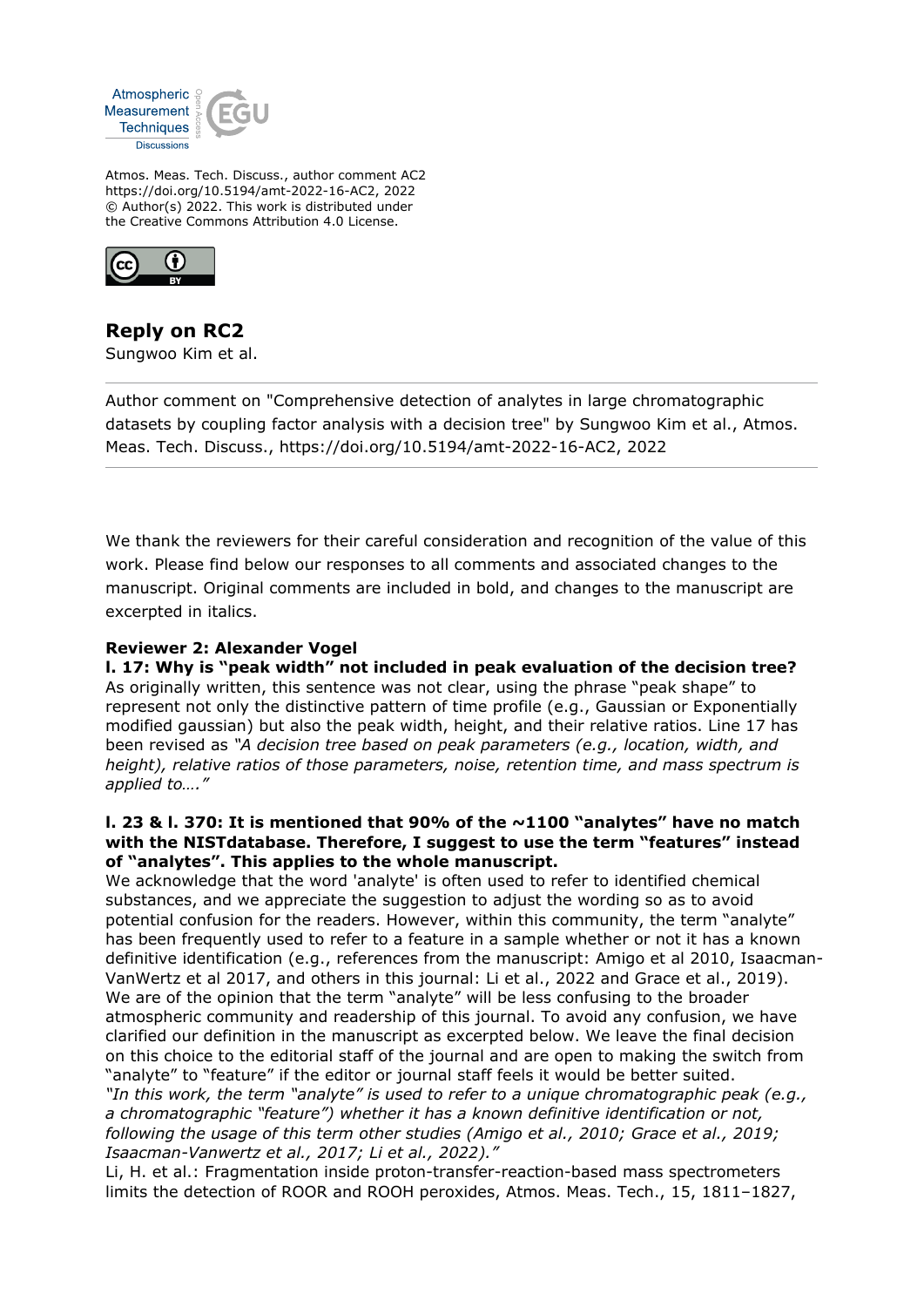https://doi.org/10.5194/amt-15-1811-2022, 2022.

Grace, D. N. et al.: Separation and detection of aqueous atmospheric aerosol mimics using supercritical fluid chromatography–mass spectrometry, Atmos. Meas. Tech., 12, 3841–3851, https://doi.org/10.5194/amt-12-3841-2019, 2019.

#### **l. 30-35 or somewhere else in the introduction: Might be worth mentioning 2D-GC approaches to resolve complex samples.**

We agree that GCxGC holds promise for tackling some of these issues and warrants inclusion in the introduction. The following sentences have been added to the manuscript. *"The resolution of GC can be expanded by coupling multiple columns in series, and comprehensive two-dimensional gas chromatography (GC×GC) can provide greater sensitivity and resolution of complex mixtures (Bertsch, 1999; Phillips and Beens, 1999). This technique has yielded valuable insights into atmospheric composition (Hamilton, 2010), but the increased complexity of the instrumentation and more stringent requirements for the mass spectrometer (e.g., time resolution faster than ~50 Hz (Worton et al., 2012)) has limited adoption of GC×GC. Furthermore, despite the higher resolving power, co-elution of peaks still occurs (Potgieter et al., 2016) when highly complex samples are analyzed, and challenges remain in the data analysis. Therefore, it is consequently common for analyses of environmental data to focus on the resolution and quantification of only a subset of specific analytes of interest and leave a large fraction of data unprocessed and unused."*

#### **l. 170 ff.: Peak-shapes of chromatograms are important and mostly not a perfect Gaussian. Peak shapes depend on the properties of the compound, but also on the condition of the column. That means, when analysing a few hundred of samples, the peak shape for one compound can become worse over time. How does the algorithm deal with that?**

As described in lines 101-110, positive matrix factorization (PMF) extracts a commonly observed pattern from the dataset as a factor which consists of a chromatographic signal and corresponding mass spectrum. The time profile of a factor is a true reflection of the peak shape (Gaussian or otherwise) in each chromatogram. A changing peak shape over time will be reflected in the profiles. Fitting to a Gaussian (or other shape) peak is used simply to catalog or describe the peak in each chromatogram. As peak shape changes from sample to sample, the parameters in the fit would represent that, and if a deteriorating shape begins to deviate from Gaussian, the width of the fit may become less representative of the true width. However, the location, mass spectrum, and approximate height of the peak should be reasonably well documented in the catalog, enabling a user to find and integrate the peak using whatever peak shape best describes the data.

**The authors used a Gaussian for chromatographic peak fitting and mention that a more complex approach is not necessary, although possible to include modified peak shapes. I disagree with the statement that non-Gaussian peak models are not necessary for proper peak fitting. An exponentially modified Gaussian (EMG) actually allows evaluating the Gaussian shape of chromatographic peaks by fitting with four variables (area, elution time, peak width and exponential) instead of just area, elution time and peak width (e.g. see Goodman & Brenna 1994). The mentioned paper by IsaacmanVan Wertz et al. (2017) is missing in the references.**

Incorporating an EMG model for peak fitting increases the ability of a fitting algorithm to describe real world chromatographic peaks, though with increased possibility of poor fitting of poorly resolved peaks due to the additional degrees of freedom. In this study, the primary goal is catalog peaks, with peak fitting used primarily to extract the parameters to describe the peak (location, height, width); indeed, peak detection is agnostic toward peak shape, relying on first and second derivatives to identify inflection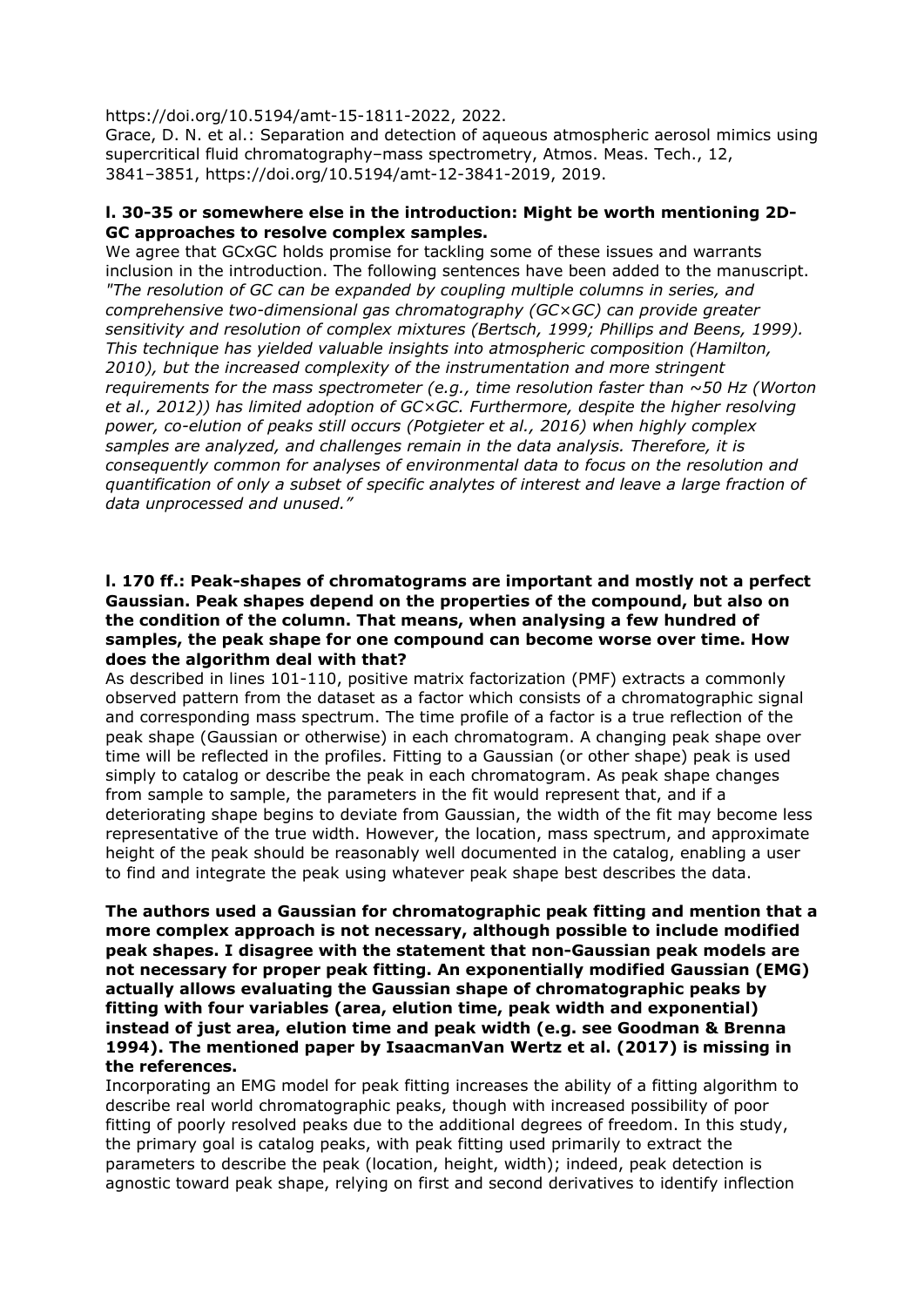points in the factor profiles. Consequently, we apply only a Gaussian model to lower the level of complexity in the calculation of the parameters describing each peak. However, we agree that an EMG peak shape may improve the accuracy of these parameters (particularly peak width), and have clarified our reasoning and language in the lines 191-197 and 460-464 of the revised manuscript:

"A more complex approach could include modified peak shapes (e.g., convolution with an exponential (Isaacman-VanWertz et al., 2017)), *which would likely enable more accurate characterization of the parameters describing a peak. However, in this work the goal is to catalog all peaks by their approximate parameters as opposed to perfectly integrate them, so increasing the complexity of peak fitting by incorporating refined peak shapes has not been implemented. Implementation of exponentially modified gaussian (EMG) as a peak fitting model has been inspected on the samples containing deuterated tetradecane presented in Fig.4 and discussed in the supplementary information (Fig. S7). Optimal peak shapes could be used in subsequent processing for accurate integration of data." "Three major future developments would further enhance this approach: improved retention time correction without human interaction (e.g., by parametric optimized warping (Eilers, 2004)), incorporation of modified peak shapes (e.g., exponentially modified gaussian) as a peak fitting model, and algorithmic optimization of decisions around the length of each slice, the number of factors, and the number of chromatograms."*

A far more expansive investigation of EMG peak shapes has also now been included as discussed in response to the comment below.

#### **How robust is the finding of the three different compounds (C14D30, C14D29H, C14D28H2) of the nine-factor solution when a non-Gaussian peak shape model is employed that allows to fit peak tailing? Since the difference is in the mass spectrum at m/z 226-230, I assume it is robust, but I can be wrong.**

We would like to thank the reviewer for raising this discussion, which prompted us to examine more deeply decisions around the retention time difference parameter in the decision tree. We have added a discussion of the reviewer's specific comment and significantly revised discussion surrounding peak shape and width. As described in lines 242-246, the retention time difference and cosine similarity value are the two main criteria used in the separation of peaks in the decision tree. Prompted by this comment, we have considered the retention time difference more deeply; while it is inherently a function of peak width, there is also some flexibility and implications in how the critical retention time difference should be set so we have switched from calling this parameter peak width to "critical retention time difference" and discuss it in more detail. Though there exists some difference in the mass spectra of the compounds  $C_{14}D_{30}$ ,  $C_{14}D_{29}H$ , and  $C_{14}D_{28}H_2$ , but due to heavy fragmentation of alkanes, the mass spectra are sufficiently similar ( $\epsilon > 0.8$ ) that it is difficult to algorithmically separate with cosine similarity as a sole metric. These peaks are instead being separated primarily by retention time difference. Considering that the differences in the high molecular weight ion distributions, and the predictable rightward shift of the retention times of each isotopologue, we are reasonably confident that these are unique analytes and thus present an opportunity to examine the impacts of how the retention time difference criterion is selected and the potential impact of peak shape. We find, overall, that there is a strong argument for allowing some control by the user over that argument and examine the impacts of this control, which balances a tendency for negative and positive errors. In the discussion of peak sorting, in which peaks in the same factor are separated into analytes with same mass spectrum, we have added:

*"Selection of a critical retention time difference is somewhat dependent on the goals of the user but is inherently related to peak widths. A conservative estimate of a critical width is several times the standard deviation (e.g., FWHM = 2.355σ), which would ensure that only peaks that are truly chromatographically resolved are regarded as unique. However, in many cases, isomers may not be well resolved but nevertheless represent unique analytes, which may be apparent in small changes in ion ratios or signal intensities across*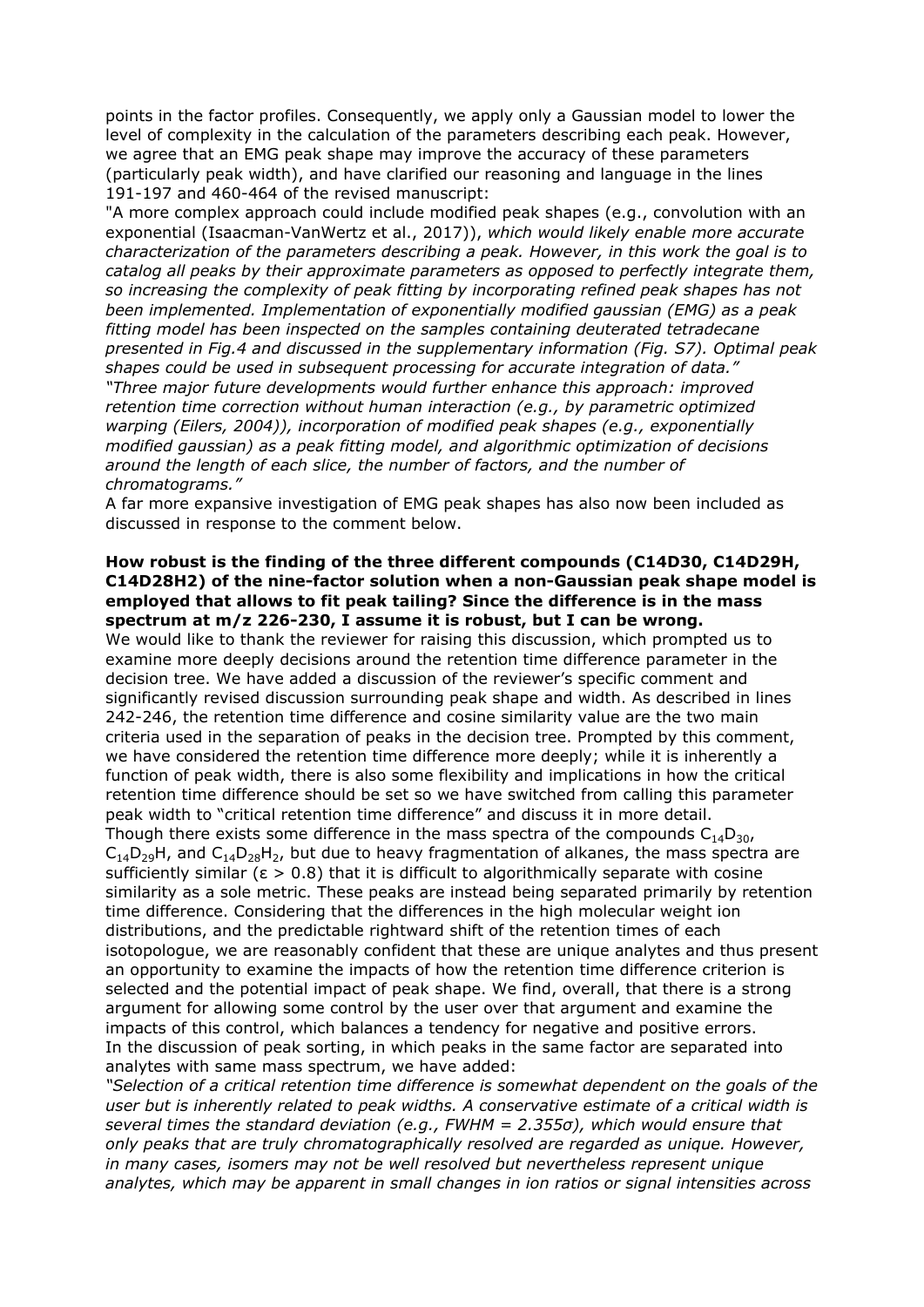*chromatograms. In these cases, a more aggressive (i.e., smaller) approach to critical retention time differences may be appropriate, which might include HWHM (~1.18 σ), or, most aggressively, peaks that are separated by only one or two datapoints (i.e., a peak in a different time period of instrument acquisition). Setting this parameter more aggressively increases the possibility of positive errors, discussed in Section 2.4."* And we note that xylenes are an example of this case:

*"Isomers such as these represent an example of the potential impact of a user-specified critical retention time difference, as an aggressive value (e.g., one or two datapoints) may separate these analytes if there is at least some separation by retention time and some variability in ratios between samples that may be detected by the PMF, while a more conservative approach (e.g., FWHM) is unlikely to separate poorly resolved isomers."* We further discuss the selection of the critical retention time difference in the analyte sorting discussion when peaks in separate factors are combined. We note that in this case, there is some measurable difference in spectra and/or sample-to-sample variability, since peaks have been separated by PMF even if cosine similarities are not strictly above the threshold:

*"Again, the selection of the critical retention time difference exerts some control on the opposing tendencies of this approach to either consider peaks unique (potentially leaving multiple peaks representing the same analyte) or combine peaks (potentially binning multiple analytes). In this step, any potential analytes being compared must exhibit at least some difference in mass spectrum and sample variability, since they were separated by the PMF, so a more aggressive critical retention time difference is likely warranted here."*

With this in mind, we have specified our critical retention time differences throughout the manuscript. Specifically, we note that in our analysis of analytes used for Fig. 3 we use a relatively aggressive value:

*"The critical retention time difference used in this analysis was relatively aggressive (median HWHM, which equals 0.7 s in this data) in order to examine the capability of the method to find unique peaks; the effects of this selection are discussion below."* An extensive discussion of the effect of retention time difference on isotopologue separation has also been added in direct response to this comment:

*"Separation of these isotopologues presents an opportunity to examine the impact of the critical retention time difference, and the impact of assumed Gaussian peak shapes on this separation. Though exhibiting interpretable differences in their higher molecular weight ions, the heavy fragmentation of alkanes yields mass spectra that are not sufficiently different to be separated by the cosine similarity threshold (i.e., comparisons between all three isotopologues have ϵ≥0.8), despite sufficient differences to be separated into different factors in the PMF. Consequently, resolution of these peaks relies on separation by retention time in the analyte sorting step. Separation between each peak is roughly 0.75 s second in retention time, while median peak width in the dataset (σ) is 0.6 s, peak widths of these analytes are roughly on the order of 0.7 s, and a mass spectrum is collected every 0.3 s. Peaks are consequently separated by more than two datapoints, and more than the median HWHM of the dataset (0.71 s), but not by more than the HWHM of these specific peaks (0.82 s) or by more than the median FWHM of the dataset (1.4 s). In other words, only more aggressive screening methods (i.e., using σ or median HWHM as the critical retention time difference) would separate these isotopologues. This approach also increases the chance of chromatographic artifacts being cataloged as real analytes (positive error), but a more conservative approach increases the possibility of overlooking poorly resolved and similar analytes such as these (negative error). Ultimately, it is up to the user to decide the optimal critical retention time difference."*

The effect of a modified peak shape is found to be relatively minor. Because PMF is agnostic to peak shape and so is peak detection (which uses first and second derivatives), the impact of EMG fitting is only on the widths of the peak and the potential for combining them in peak sorting and analyte sorting. So the issue is again one of setting the critical retention time threshold. We find the results to be essentially the same as those achieved using Gaussian fitting, that more aggressive values separate the isotopologues while less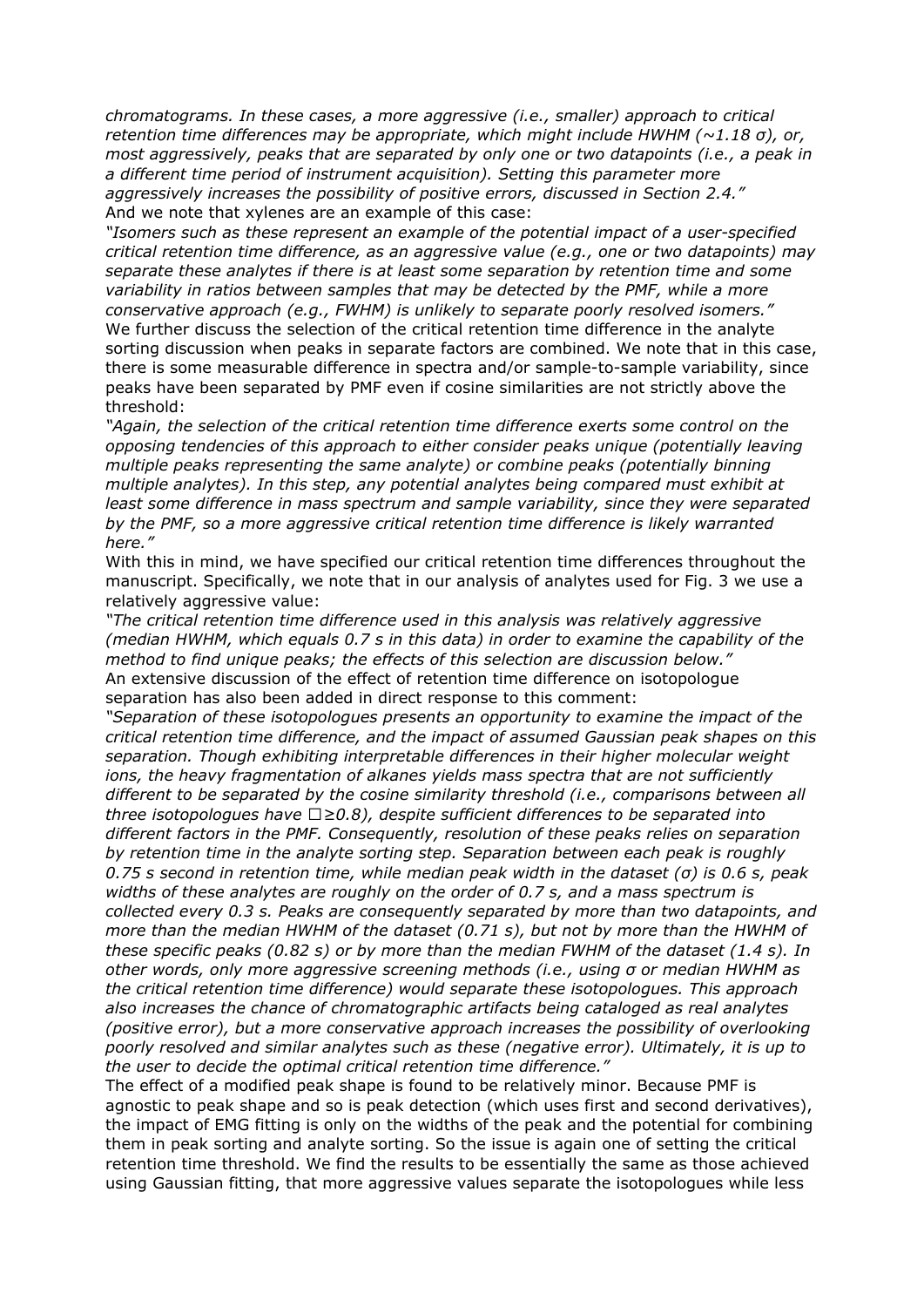aggressive values do not. That has been included in the revised manuscript as well as an associated figure and discussion in the SI:

*"The effect of a non-Gaussian peak shape was also examined. Because peak detection relies on derivatives to identify potential peaks based on inflection points in the data, the number of peaks found is agnostic toward peak shape; instead, peak shape primarily impacts peak widths. Using an exponentially modified Gaussian peak shape to the analysis of isotopologues does not substantially change the result (Fig. S7). With this peak shape, isotopologues remain separated using more aggressive critical retention time differences (median FWHM or more than two datapoints) but are combined by more conservative thresholds. This result is of course limited to the shown case, in which a Gaussian curve reasonably describes the observed data. Datasets containing highly non-Gaussian peak shapes may be more impacted and should be examined closely for the potential impact of peak tailing on positive errors."*



Figure S7. Analysis results of deuterated tetradecane with an exponentially modified gaussian (EMG) as a peak fitting model. EMG curves of all analytes identified overlaid with the original chromatographic signal. The purple dashed line represents the total reconstructed signal of all analytes. Red cross markers represent the location and height of each corresponding analyte. The retention time difference between C14D30 and C14D29H is labelled as 'a' and the latter as 'b'.

With an EMG model, the compounds are separated since the median HWHM is smaller than both a and b. However, it is notable that the HWHM of C14D30 is greater than a. Ideally, each pair of co-eluting peaks is investigated, and a proper width needs to be determined for each pair and used in the decision tree. Programmatically, this would be challenging and thus a representative value, median HWHM, is compared to the retention time differences. Ultimately, it is up to the user to decide what definition of width should be used as an efficient screening tool.

### **l. 174: The authors should provide evidence that "a refined peak shape is likely unnecessary", or otherwise should argue more carefully.**

As described in response to the reviewer's comments above, lines 191-195 have been revised: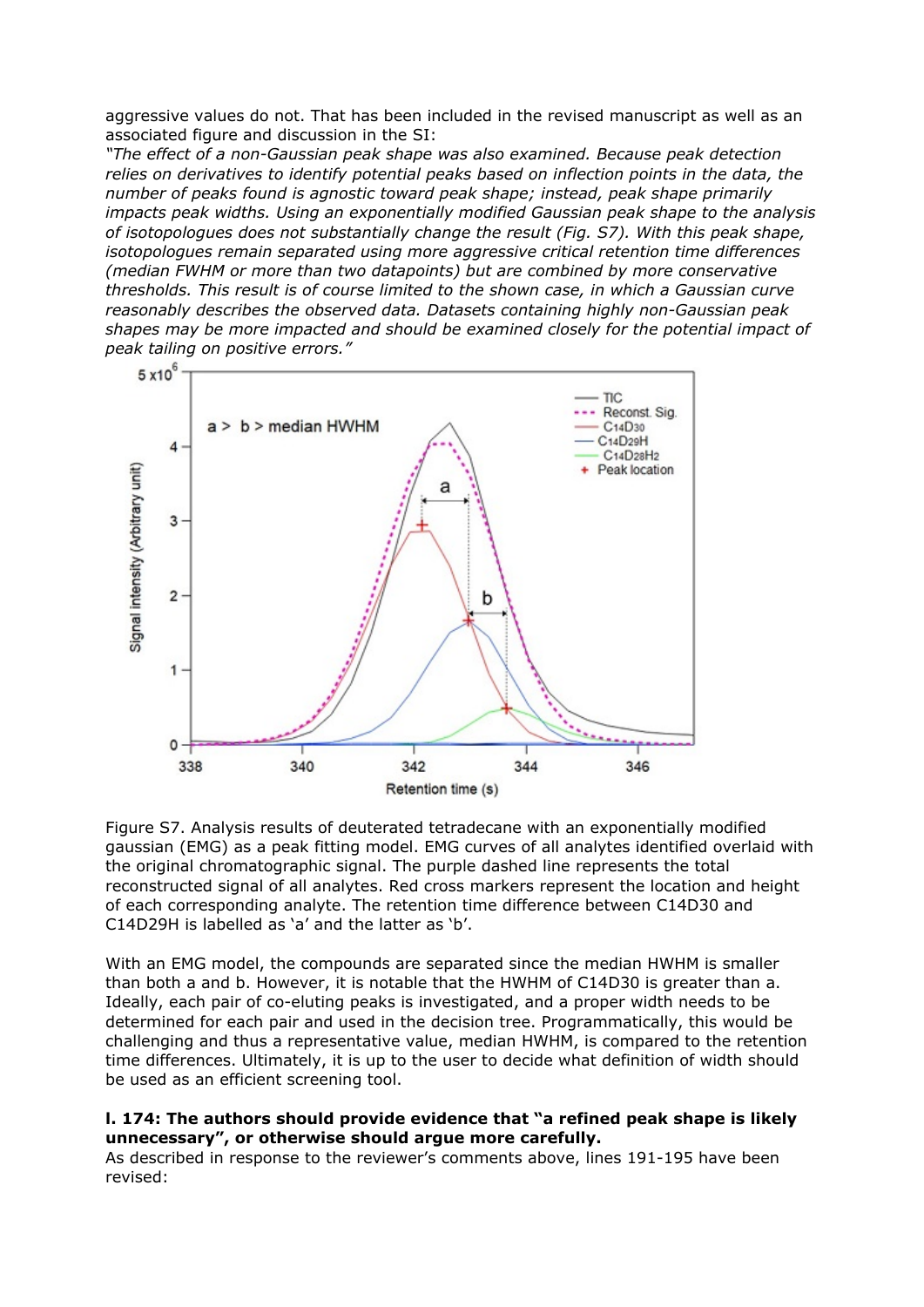*"*A more complex approach could include modified peak shapes (e.g., convolution with an exponential (Isaacman-VanWertz et al., 2017)), *which would likely enable more accurate characterization of the parameters describing a peak. However, in this work the goal is to catalog all peaks by their approximate parameters as opposed to perfectly integrate them, so increasing the complexity of peak fitting by incorporating refined peak shapes has not been implemented. Optimal peak shapes could be used in subsequent processing for accurate integration of data."*

#### **l.227: "M1 and M2 are normalized mass spectra of two analytes". This is confusing, because if the result is that epsilon>=0.8, then it is two normalized mass spectra of one analyte. I suggest rephrasing "M1 and M2 are normalized mass spectra selected for comparison".**

We agree this can be confusing. The phrase 'potential analytes' have been used throughout the manuscript to refer to these undetermined substances. We have clarified using a combination of this and the suggested language: *"M1 and M2 are normalized mass spectra of two potential analytes being compared to determine whether they represent the same analyte."*

**Figure 5 shows several low-abundant compounds that were detected manually (blue asterisks). Were these compounds also detected by the presented PMF method? Why are the large prominent peaks in the TIC not detected by the manual method? It looks if there is a homologue series of alkanes in the chromatogram (visible as an evenly-spaced series of decreasing peaks from 400-650s). Why has this not been identified in the manual analysis? As a consequence, the manual inspection could easily identify much more compounds, with implication on the statement of the "one order of magnitude" (line 381).** The reviewer makes a good point, that as described in the original manuscript, the previously published analysis of these data "focused on only  $\sim$ 100 compounds," not that those were the only analytes that could be possibly identified in this dataset. Indeed, the alkanes could be identified, though there were not a focus of that analysis or present in the published work (which focused on oxidation products of biogenic emissions). We examine this dataset in this work with two goals in mind: to test for negative artifacts (overlooking analytes known to exist in the dataset) and to determine the number of analytes cataloged as a representative application. We have clarified these goals at the start of section 3.3:

"To evaluate the proposed method in a real-world application, we apply it across the full chromatographic range for data representing the gas- and particle-phase composition of atmospheric samples. *The goal of this analysis is to both provide an estimate of the number of analytes found in representative atmospheric samples and evaluate the ability of the cataloging approach to identify analytes known to exist in a complex, real-world dataset."*

We have further clarified that the 100 compounds focused on may not represent all manually identifiable compounds, on line 430, and note the additional benefits beyond simply finding a higher number of analytes:

"In contrast, a previously published analysis of this dataset focused on only  $\sim$ 100 compounds cataloged by manual inspection, *though additional compounds are observed to exist in the dataset that were not a focus on this previous analysis. We note that a major advantage of the proposed approach is not only the larger number of analytes cataloged (with significantly less manual interaction), but also that each of these analytes has a welldefined mass spectrum that can be used for identification or comparison to existing mass spectral libraries."*

We have also removed the language from the conclusion regarding "an order of magnitude" as we agree that is dependent on how many peaks manual inspection can